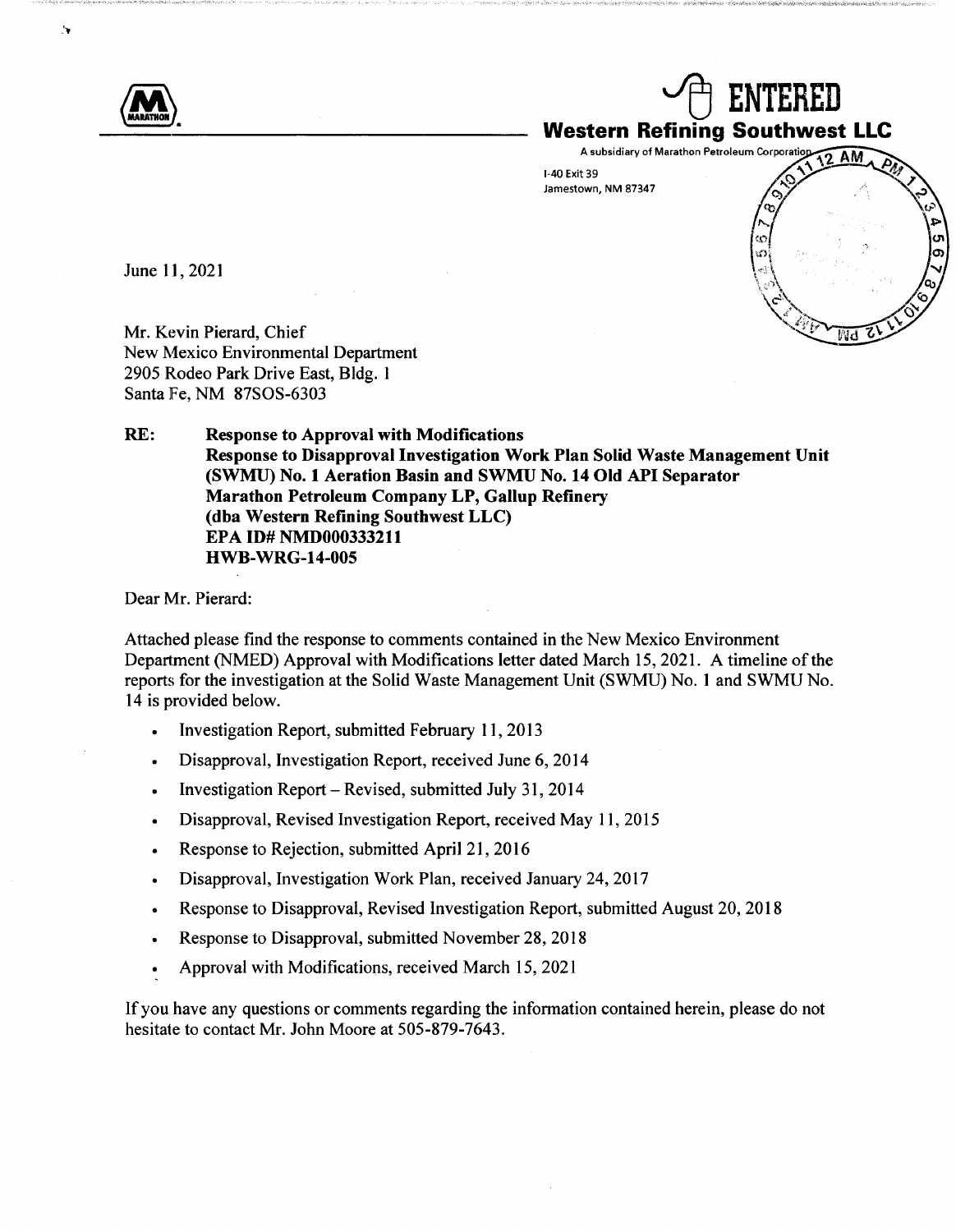

# **Western Refining Southwest LLC**

 $\pmb{\mathfrak{r}}^*$ 

A subsidiary of Marathon Petroleum Corporation 1-40 Exit 39 Jamestown, NM 87347

#### **Certification**

*I certify under penalty of law that this document and all attachments were prepared under my direction of supervision according to a system designed to assure that qualified personnel properly gather and evaluate the information submitted. Based on my inquiry of the person or persons who manage the system, or those persons directly responsible for gathering the information, the information submitted is, to the best of my knowledge and belief, true, accurate, and complete. I am aware that there are significant penalties for submitting false information, including the possibility of fine and imprisonment for knowing violations.* 

Sincerely, Western Refining Southwest LLC, Gallup Refinery

Robert S. Harbe

Robert S. Hanks Refinery General Manager

Enclosure

cc: D. Cobrain, NMED HWB T. McDill, NMOCD K. Luka, Marathon Petroleum Company H. Jones, Trihydro Corporation

M. Suzuki, NMED HWB G. McCartney, Marathon Petroleum Company J. Moore, Marathon Gallup Refinery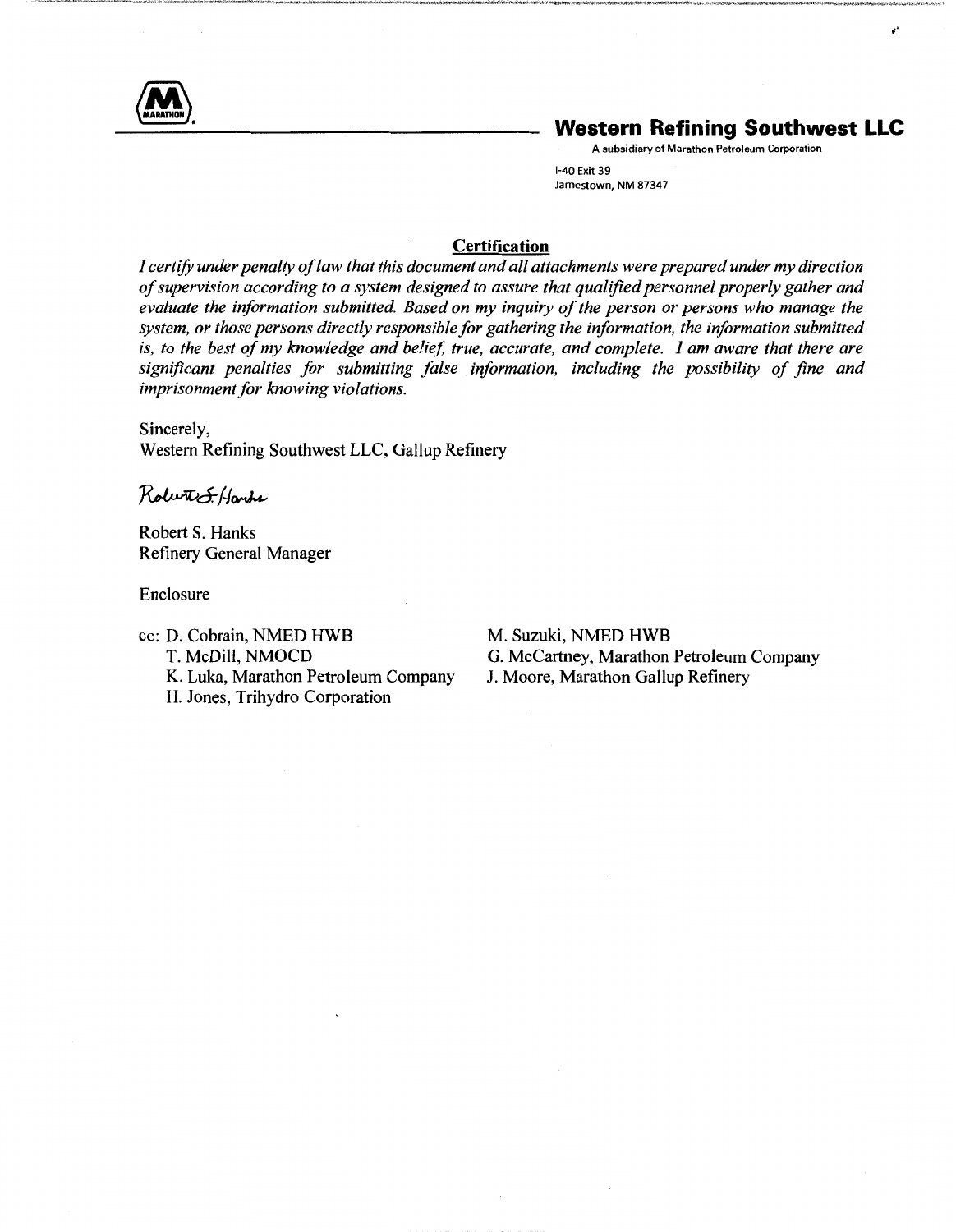**TABLE** 

一个字模

 $\mathcal{L}^{\text{max}}_{\text{max}}$ 

 $\mathcal{L}^{\text{max}}_{\text{max}}$ 

 $\sim 10^{-11}$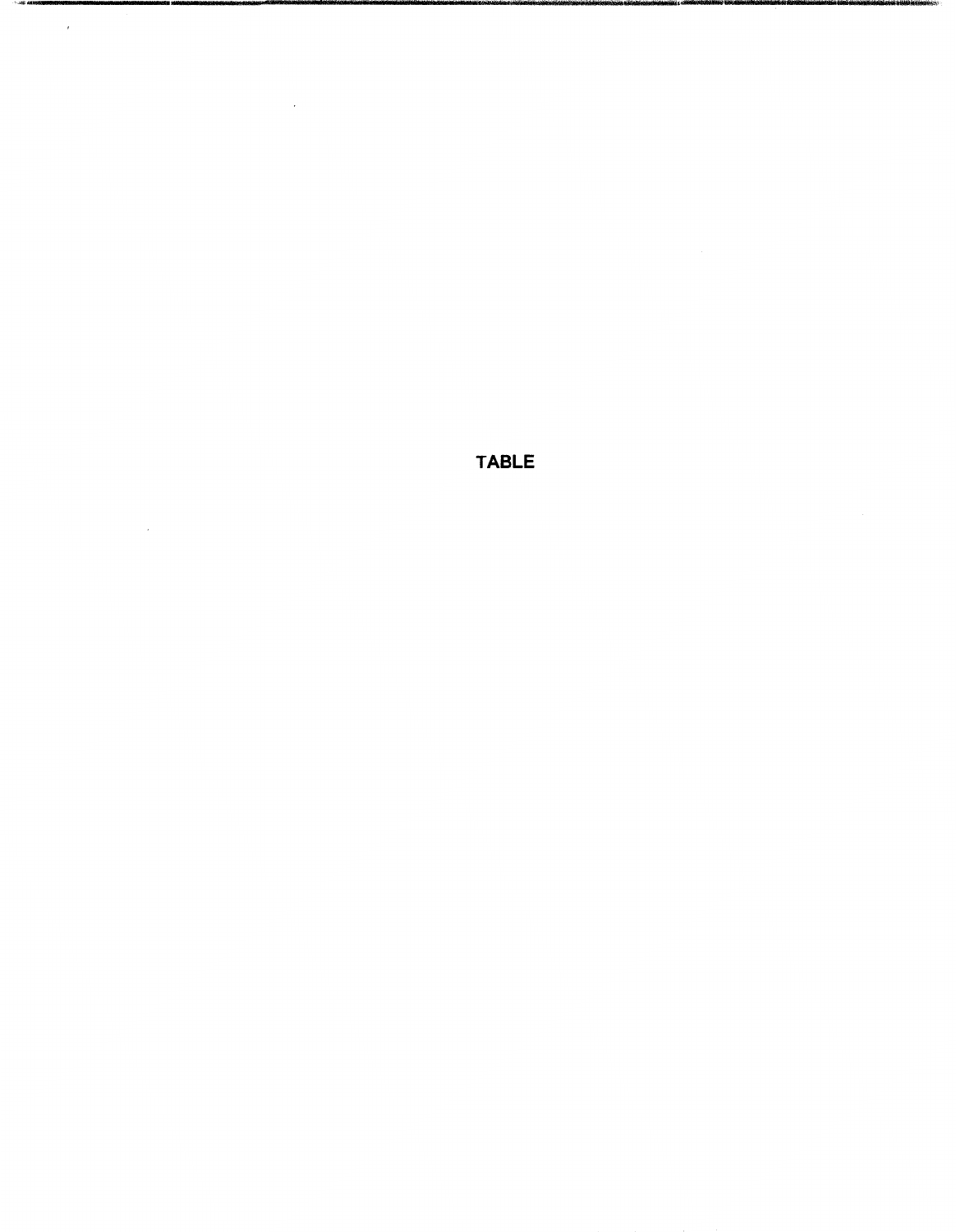## New Mexico Environment Department to Marathon Petroleum Company Comment Letter "Approval with Modifications, Response to **Disapproval Investigation Work Plan, SWMU No. 1 and No. 14" (March 15, 2021)**

| New Mexico Environment Department (NMED) Comment                                                                                                                                                                                                                                                                                                                                                                                                                                                                                                                                                                                                                                                                                                                                                                                                                                                                                                                                                                                                                                                                                                        | <b>Warathon Petroleum Commany (MRC) Response</b>                                                                                                                                                                                                                                                                                                                                                                                                                                                          |
|---------------------------------------------------------------------------------------------------------------------------------------------------------------------------------------------------------------------------------------------------------------------------------------------------------------------------------------------------------------------------------------------------------------------------------------------------------------------------------------------------------------------------------------------------------------------------------------------------------------------------------------------------------------------------------------------------------------------------------------------------------------------------------------------------------------------------------------------------------------------------------------------------------------------------------------------------------------------------------------------------------------------------------------------------------------------------------------------------------------------------------------------------------|-----------------------------------------------------------------------------------------------------------------------------------------------------------------------------------------------------------------------------------------------------------------------------------------------------------------------------------------------------------------------------------------------------------------------------------------------------------------------------------------------------------|
| Comment 1:                                                                                                                                                                                                                                                                                                                                                                                                                                                                                                                                                                                                                                                                                                                                                                                                                                                                                                                                                                                                                                                                                                                                              | <b>Response 1:</b>                                                                                                                                                                                                                                                                                                                                                                                                                                                                                        |
| The response to NMED's <i>Disapproval</i> Comment 1, item a states, "[t]he<br>proposed boring/temporary well north of SWMU 1-6 and 1-28 will be<br>completed to define the lateral extent of impacts observed in the groundwater<br>sample collected at SWMU 1-6." According to Figure 6, Proposed Sample<br>Location, the referenced soil boring is proposed to be installed at the<br>northern perimeter of Pond EP-1. NMED's Approval with Modifications<br>Solid Waste Management Unit 1 Revised Investigation Report, dated January<br>26, 2021, approved a removal of the Aeration Lagoons and Evaporation Pond<br>1 altogether and required the Permittee to submit a work plan that describes<br>all activities related to the removal no later than April 30, 2021. The<br>proposed boring is no longer relevant because of the upcoming excavation of<br>the Aeration Lagoons and Evaporation Pond 1.<br>Whether or not the proposed boring shown on Figure 6 will be located inside<br>the excavation, the removal likely eliminates the source of the contamination<br>from SWMU 1. Accordingly, the proposed soil boring is not necessary. | Marathon Petroleum Corporation (MPC) acknowledges that the proposed boring in<br>the response to NMED's <i>Disapproval</i> will no longer be necessary with the removal<br>of the Aeration Lagoons and Evaporation Pond 1.<br>MPC requested an extension on the Aeration Lagoons and Evaporation Pond 1<br>work plan pending investigation results of the Solid Waste Management Unit<br>(SWMU) 1 test pit and yield test evaluation. The work plan will be submitted no<br>later than September 1, 2021. |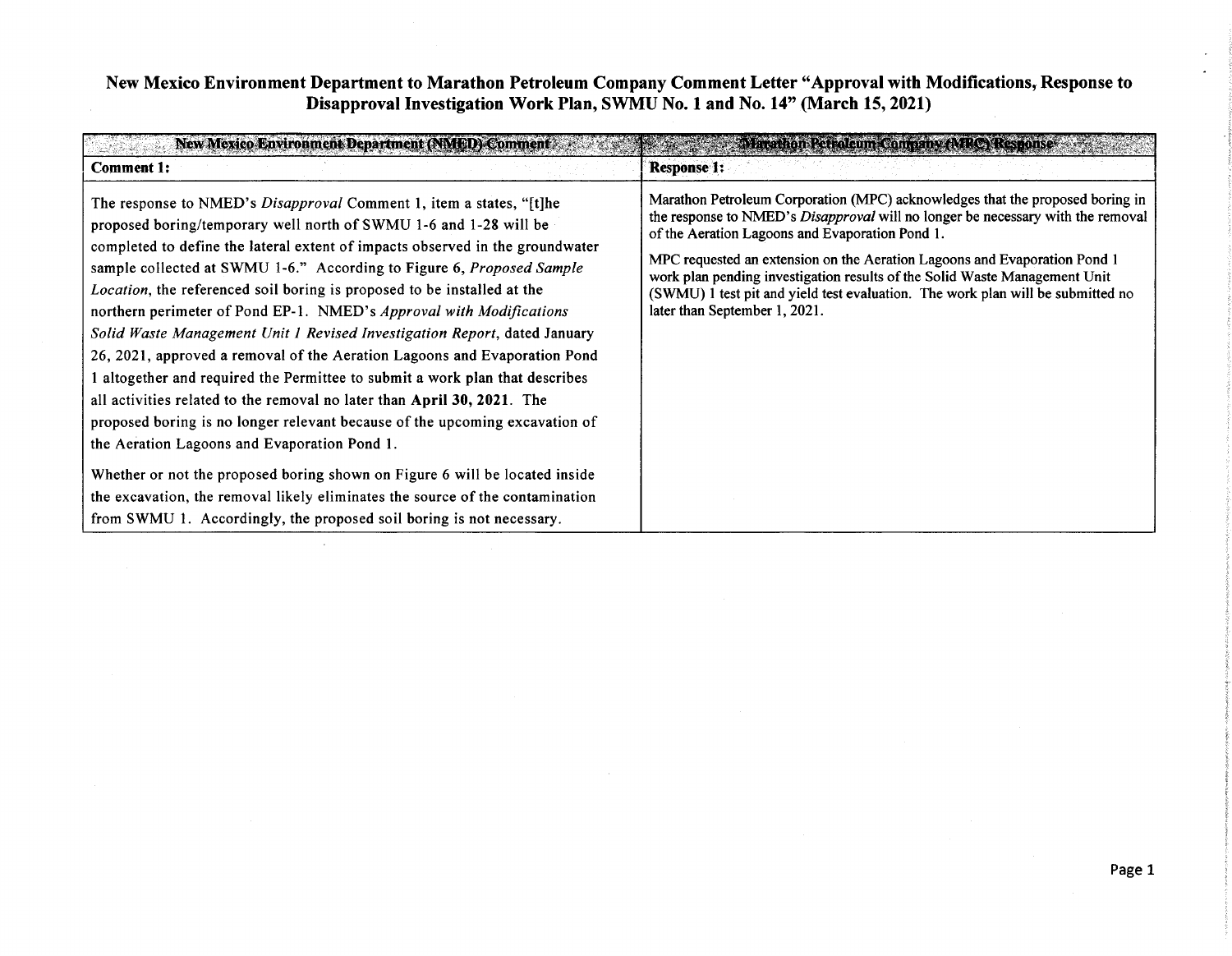# **New Mexico Environment Department to Marathon Petroleum Company Comment Letter "Approval with Modifications, Response to Disapproval Investigation Work Plan, SWMU No. 1 and No. 14" (March 15, 2021)**

| <b>Comment 2:</b>                                                                                                                                                                                                                                                                                                                                                                                                                                                                                                                                                                                                                                                                                                                                                                                                                                                                                                                                                                                                                                                                                                                                                                                                                                                              | <b>Response 2:</b>                                                                                                                                                                                                                                                                                                                                                                                                                                                                                                                                                                                                                                                                                                                                                                                                                                                                                                                                                                                                                                                                                                                                                                                                                 |
|--------------------------------------------------------------------------------------------------------------------------------------------------------------------------------------------------------------------------------------------------------------------------------------------------------------------------------------------------------------------------------------------------------------------------------------------------------------------------------------------------------------------------------------------------------------------------------------------------------------------------------------------------------------------------------------------------------------------------------------------------------------------------------------------------------------------------------------------------------------------------------------------------------------------------------------------------------------------------------------------------------------------------------------------------------------------------------------------------------------------------------------------------------------------------------------------------------------------------------------------------------------------------------|------------------------------------------------------------------------------------------------------------------------------------------------------------------------------------------------------------------------------------------------------------------------------------------------------------------------------------------------------------------------------------------------------------------------------------------------------------------------------------------------------------------------------------------------------------------------------------------------------------------------------------------------------------------------------------------------------------------------------------------------------------------------------------------------------------------------------------------------------------------------------------------------------------------------------------------------------------------------------------------------------------------------------------------------------------------------------------------------------------------------------------------------------------------------------------------------------------------------------------|
| The response to NMED's Disapproval Comment 1, item b states, "[a] new proposed<br>soil boring/temporary well is now located up-gradient, to the southeast of the Old<br>API Separator (see Figure 7 and new Figure 8). This is a very active operations area<br>around the flare, so access is limited, but we believe we can locate a well on the east<br>side of the overhead pipe rack." The current refinery shutdown may have improved<br>accessibility in the vicinity of the Old API Separator. Explain whether the<br>structures associated with the Old API Separator and flare stack can be removed<br>under the current refinery shutdown. If so, propose to remove them before the<br>investigation of SWMU 14 takes place.<br>Regardless, the investigations associated with the Old API Separator must be<br>deferred until the removal of the Aeration Lagoons and Evaporation Pond 1 is<br>completed. The Old API Separator is located close to the Aeration Lagoons and the<br>removal potentially affects the current scope of investigation. In a response letter,<br>propose to submit an investigation work plan that solely focuses on the investigation<br>of SWMU 14 after the removal of the Aeration Lagoons and Evaporation Pond 1 is<br>completed. | The refinery is currently idled and has begun investigations in areas that would not<br>normally be accessible while the refinery is in operation. Removal of refinery<br>process equipment has not been addressed as the plant is only indefinitely idled<br>and not permanently shut down.<br>The removal of the Aeration Lagoons and Evaporation Pond 1 is tentatively<br>scheduled to be completed in the first quarters of 2022 and 2023. Rather than<br>deferring the Flare KOD investigation until later in 2023, MPC believes it would<br>be prudent to continue advancing assessment of this area to determine the extent of<br>impacts during the current period of idled refinery operations. In addition, the<br>Flare KOD area is located approximately 80 feet south and upgradient of the<br>Aeration Lagoons. The impacts associated with the Flare KOD are high pH soils<br>which is not a constituent of concern for SWMU 1.<br>The Flare KOD Investigation response letter was submitted April 27, 2021. It is<br>anticipated that the field work will take place during the third quarter of 2021.<br>MPC does not plan to defer the work until the removal of the Aeration Lagoons<br>and Evaporation Pond 1. |
| In addition, the Permittee's Flare KOD Pump Sodium Hydroxide Release Soil<br>Sampling Investigation Work Plan, dated November 30, 2020, proposes soil<br>sampling in the vicinity of the Old API Separator. Since the area of the<br>investigations overlap one another, these investigations may concurrently be<br>conducted and the results may be combined, as appropriate. However, the<br>investigation reports must be submitted separately for tracking purposes. As a<br>reminder, the NMED's Approval with Modifications Flare KOD Pump Sodium<br>Hydroxide Release Investigation Work Plan, dated December 21, 2020, requires a<br>submittal of a response letter no later than April 30, 2021. The investigations<br>proposed in the Flare KOD Pump Sodium Hydroxide Release Soil Sampling<br>Investigation Work Plan may also be deferred until the removal of the Aeration<br>Lagoons and Evaporation Pond 1 is completed, as appropriate.                                                                                                                                                                                                                                                                                                                       |                                                                                                                                                                                                                                                                                                                                                                                                                                                                                                                                                                                                                                                                                                                                                                                                                                                                                                                                                                                                                                                                                                                                                                                                                                    |